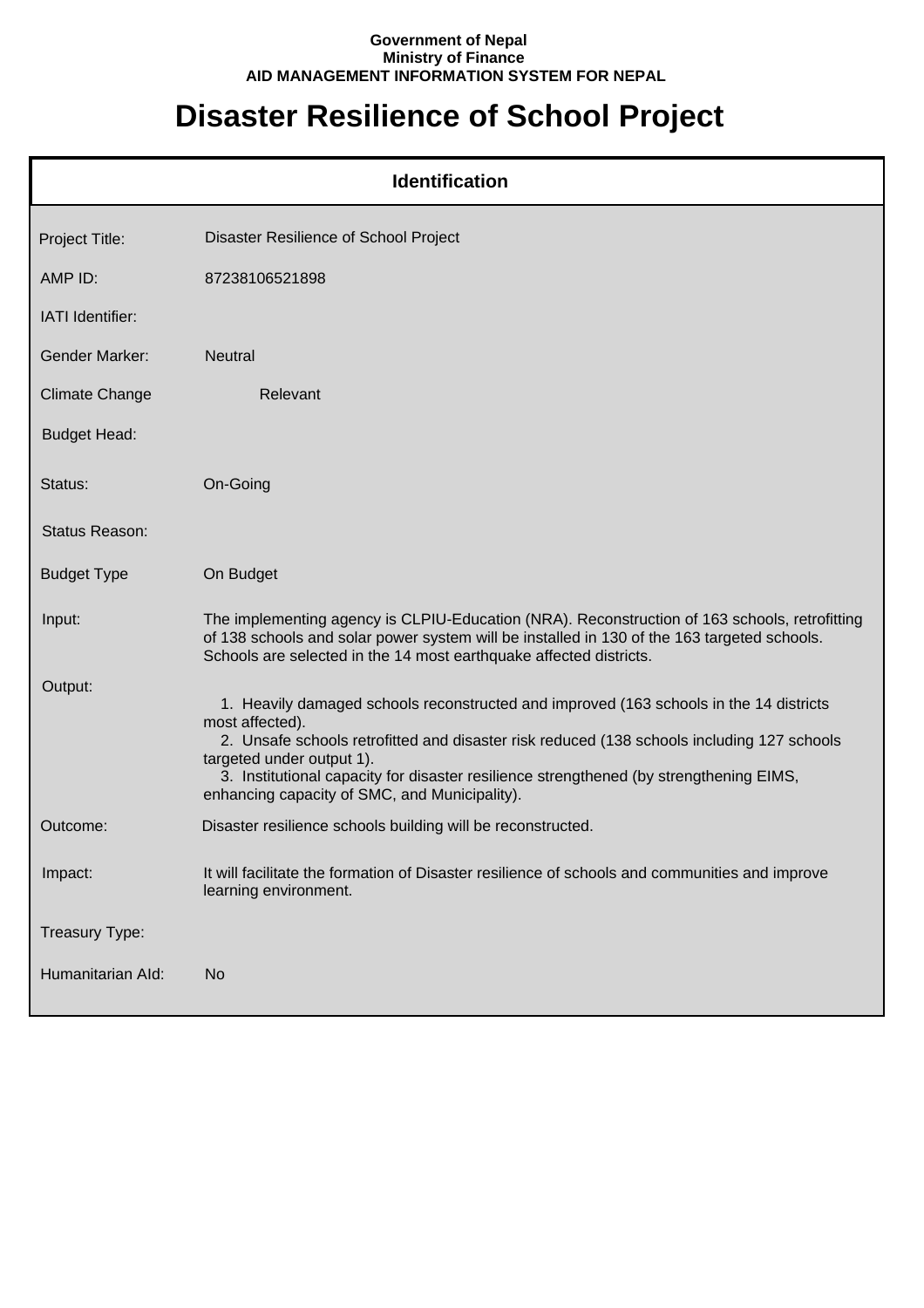| Location     |            |  |
|--------------|------------|--|
| Location     | Percentage |  |
| <b>NEPAL</b> | 100.0%     |  |

| <b>National Plan</b>                                                                                                                 |            |  |
|--------------------------------------------------------------------------------------------------------------------------------------|------------|--|
| Program                                                                                                                              | Percentage |  |
| [Peace, Re-construction & Rehabilitation ] [Peace, rehabilitation and Inclusive<br>Development   [ National Development Plan (NDP) ] | 100.0%     |  |

| <b>Sector</b>                                           |            |
|---------------------------------------------------------|------------|
| Sector                                                  | Percentage |
| Nepal Sector Classification EARTHQUAKE RECONSTRUCTION 0 | 100.0%     |

| <b>Implementing/Executing Agency</b>  |        |  |  |
|---------------------------------------|--------|--|--|
| <b>Implementing Agency</b>            |        |  |  |
| Department of Education               | 100.0% |  |  |
| <b>Executing Agency</b>               |        |  |  |
| <b>Nepal Reconstruction Authority</b> | 100.0% |  |  |
| <b>Responsible Organization</b>       |        |  |  |
| <b>Nepal Reconstruction Authority</b> | 100.0% |  |  |
| Donor                                 |        |  |  |
| Asian Development Bank                | 0.0%   |  |  |
| Clean Energy Fund                     | 0.0%   |  |  |

| <b>Funding</b>      |                       |                            |                               |            |                     |
|---------------------|-----------------------|----------------------------|-------------------------------|------------|---------------------|
| Transaction<br>Date | Type of<br>Assistance | Mode of<br>Payment         | Post Earthquake<br>Assistance | Commitment | <b>Disbursement</b> |
|                     |                       | <b>UNDISBURSED BALANCE</b> |                               | null       |                     |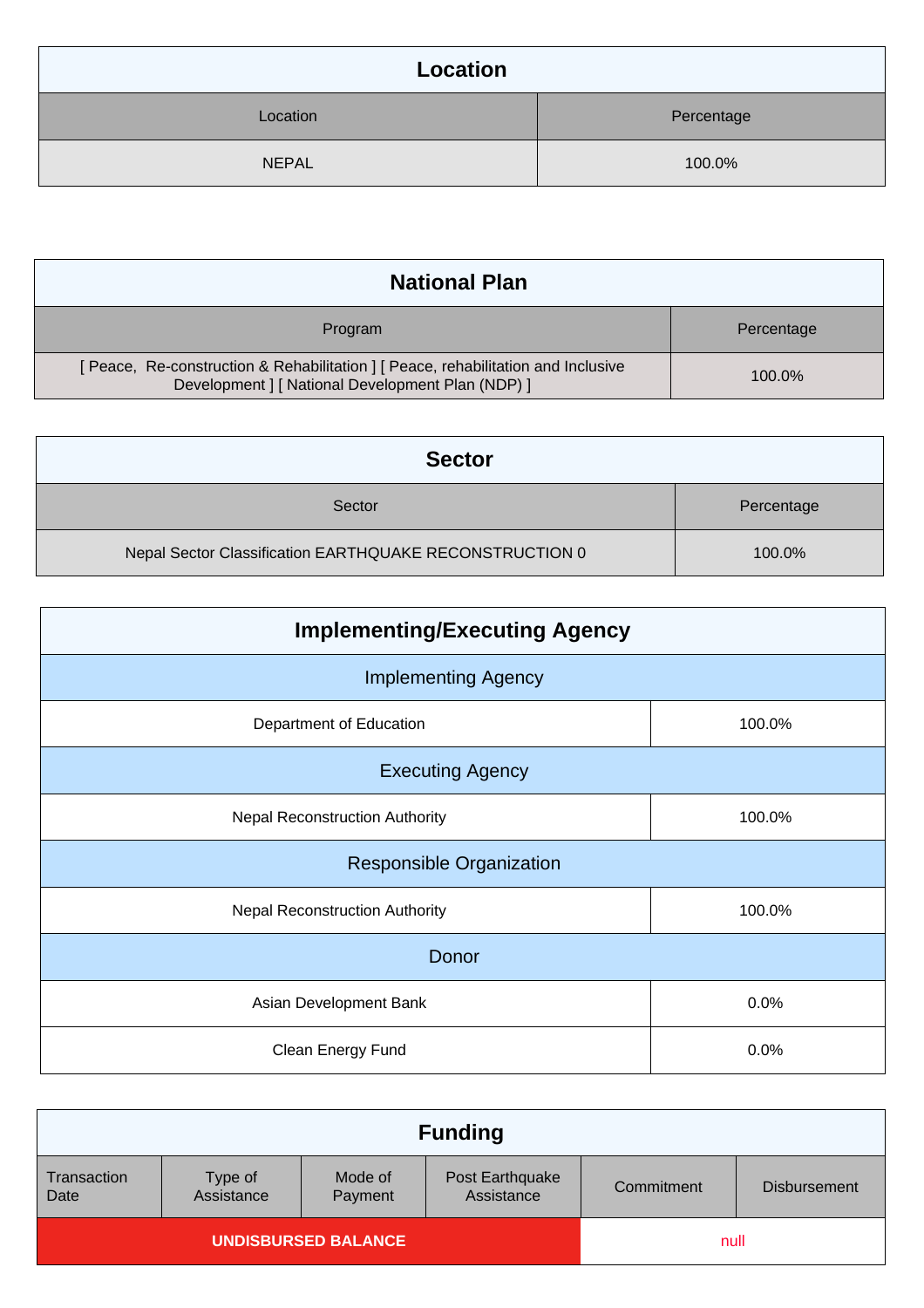| Transaction<br>Date      | Type of<br>Assistance                  | Mode of<br>Payment             | Post Earthquake<br>Assistance | Commitment  | <b>Disbursement</b> |
|--------------------------|----------------------------------------|--------------------------------|-------------------------------|-------------|---------------------|
|                          |                                        |                                | <b>Asian Development Bank</b> |             |                     |
|                          |                                        |                                | <b>Actual</b>                 |             |                     |
| 11/20/2018               | Concessional Loan<br>Assistance        | <b>Direct Payment</b>          | Yes                           | 148,860,000 | Ю                   |
| 3/15/2019                | Concessional Loan<br>Assistance        | <b>Direct Payment</b>          | Yes                           | Ю           | 8,002,444           |
| 7/15/2019                | <b>Concessional Loan</b><br>Assistance | <b>Direct Payment</b>          | Yes                           | O           | 10,932,149          |
| 11/15/2019               | Concessional Loan<br>Assistance        | <b>Direct Payment</b>          | Yes                           | 0           | 6,337,288           |
| 3/13/2020                | <b>Concessional Loan</b><br>Assistance | <b>Direct Payment</b>          | Yes                           | 0           | 5,140,242           |
| 7/15/2020                | <b>Concessional Loan</b><br>Assistance | <b>Direct Payment</b>          | Yes                           | 0           | 5,326,268           |
| 11/30/2020               | <b>Concessional Loan</b><br>Assistance | <b>Direct Payment</b>          | Yes                           | 0           | 20,521,430          |
| 3/31/2021                | <b>Concessional Loan</b><br>Assistance | <b>Direct Payment</b>          | Yes                           | 10          | 14,986,992          |
| 7/15/2021                | <b>Concessional Loan</b><br>Assistance | <b>Direct Payment</b>          | Yes                           | Ю           | 299,302             |
| 11/20/2018               | <b>Grant Aid</b>                       | <b>Direct Payment</b>          | Yes                           | 10,000,000  | Ю                   |
| 7/15/2021                | <b>Grant Aid</b>                       | <b>Direct Payment</b>          | Yes                           | 0           | 402,567             |
| Total                    |                                        |                                | 158,860,000                   | 71,948,682  |                     |
|                          |                                        | Total (Asian Development Bank) |                               | 158,860,000 | 71,948,682          |
| <b>Clean Energy Fund</b> |                                        |                                |                               |             |                     |
| <b>Actual</b>            |                                        |                                |                               |             |                     |
| 11/20/2018               | <b>Grant Aid</b>                       |                                | N <sub>o</sub>                | 5,000,000   | Ю                   |
| Total                    |                                        |                                | 5,000,000                     | $\pmb{0}$   |                     |
|                          | Total (Clean Energy Fund)              |                                |                               | 5,000,000   | 0                   |
|                          | <b>UNDISBURSED BALANCE</b>             |                                |                               | 91,911,318  |                     |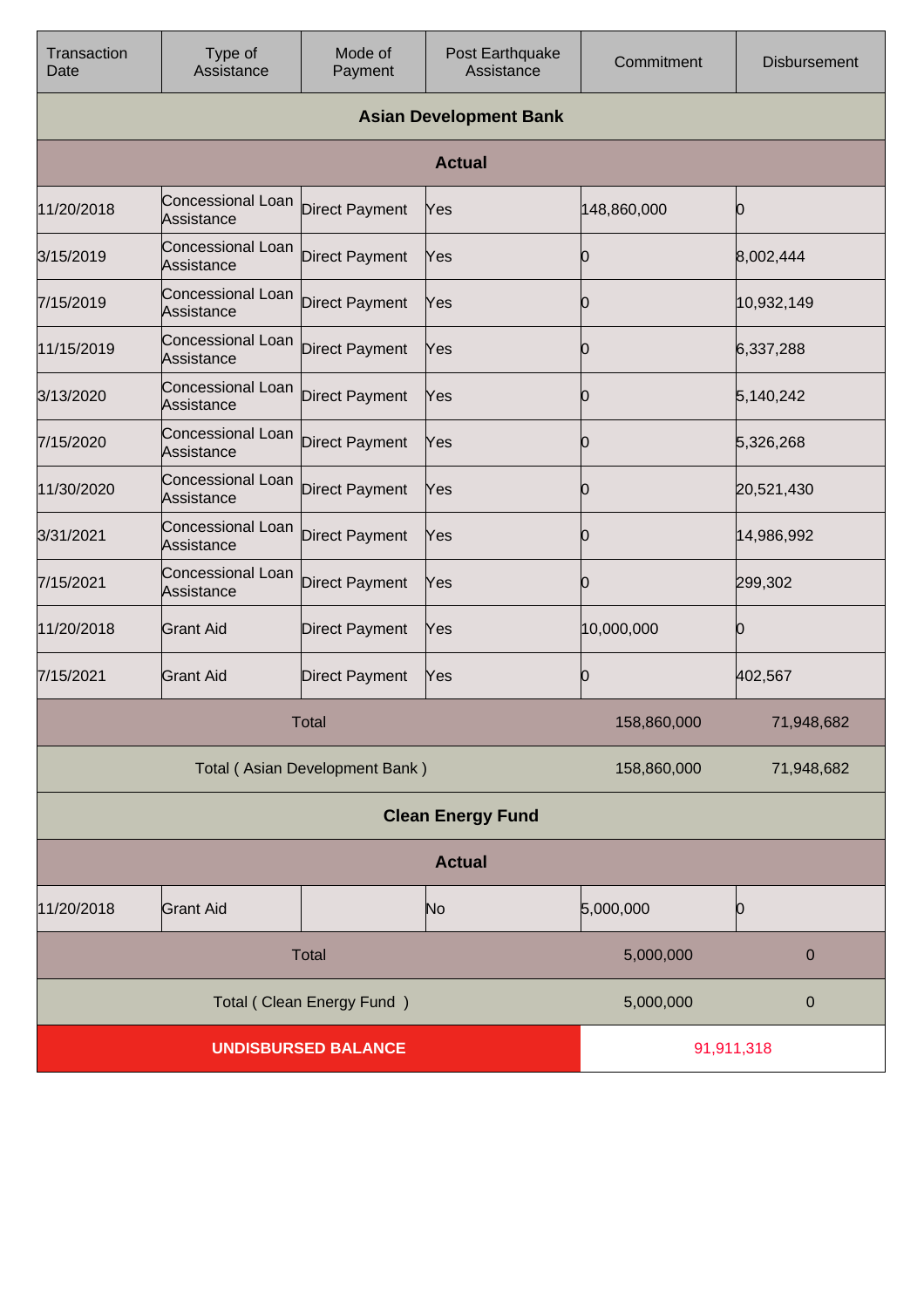## **Progress Achieved**

Progress Achieved:

Key Problems:

Steps Taken to Solve Problems:

| <b>Funding Information</b>        |             |  |  |
|-----------------------------------|-------------|--|--|
| <b>Total Actual Commitment</b>    | 163,860,000 |  |  |
| <b>Total Planned Commitment</b>   | $\mathbf 0$ |  |  |
| <b>Total Actual Disbursement</b>  | 71,948,682  |  |  |
| <b>Total Planned Disbursement</b> | $\Omega$    |  |  |